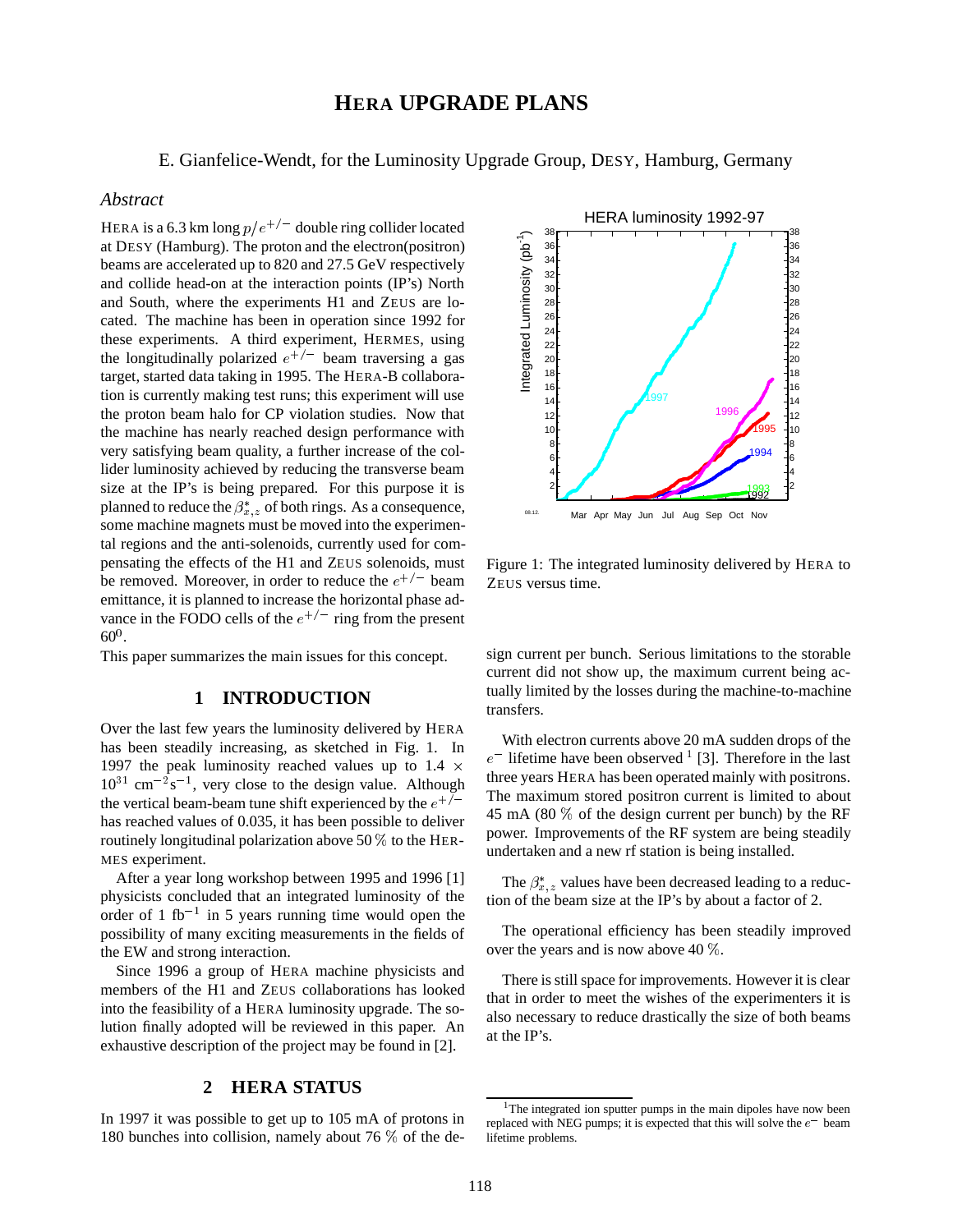### **3 MACHINE DESIGN FOR THE LUMINOSITY UPGRADE**

### *3.1 Main Parameters*

For the design of the Luminosity Upgrade it has been assumed that the beam currents will not exceed their original design values.

There is some interest in running the proton ring at energies above the current 820 GeV. Without loss of luminosity it should be safe to run up to 920 GeV.

The  $e^{+/-}$  energy is limited by the available RF power. The HERA Upgrade design is scalable to 30 GeV, although in practice we expect that we must operate below 28.5 GeV in order to get the design current of 58 mA.

During the years of HERA operation we have learned that to have good conditions during luminosity operation it is essential that the sizes of the two beams are matched; this is understood as a minimization of non-linearities in the beam-beam interaction. The total  $e^{+/-}$  current,  $I_e$ , is limited by the RF power and the maximum proton brightness  $N_p/\epsilon_N$  ( $\epsilon_N$  being the normalized proton emittance) is limited by space charge effects in DESY III. By writing the luminosity in terms of such parameters:

$$
L = \frac{\gamma_p}{4\pi e} \frac{I_e}{\sqrt{\beta_x^{*,p} \beta_z^{*,p}}} \frac{N_p}{\epsilon_N}, \quad \text{with } \sigma_{x,z}^p = \sigma_{x,z}^e
$$

it is clear that the luminosity may be increased only by decreasing the proton  $\beta_{x,z}^*$ . This implies that the quadrupoles must be placed as close as possible to the IP, that the two beams must be separated as soon as possible and that synchrotron radiation is produced in the experiment region.

In fact the lowest value of  $\beta^*$  is limited by aperture requirements and by the need to keep the chromaticity budget as small as possible. In this regard it is of course convenient to focus the beams as close as possible to the IP. Therefore it has been decided to remove the anti-solenoids and to put the first  $e^{+/-}$  magnets already inside the detector (their effect on the more energetic proton beam is about 30 times smaller).

Since the head-on collision scheme is also maintained in the new design, the separation of the two beams is achieved magnetically by deflecting the  $e^{+/-}$  beam. The bending radius must be as large as possible to minimize synchrotron radiation generation in the detectors. With an overall deflection of 8.8 mrad of the  $e^{+/-}$  beam, the separation at 11 m from the IP is about 60 mm, sufficient to accommodate the first of the two proton septum quadrupoles. The maximum tolerable proton  $\beta$  function values at this location determines the minimum value of  $\beta_{x,z}^{*,p}$ .

The smallest size of the longer of the two beams, namely the vertical size of the protons (currently  $\sigma_l^p \ge 10$  cm) is finally limited by the so called "hourglass" effect.

A consistent solution fulfilling all constraints and delivering an important luminosity gain has been worked out. The resulting parameters are summarized in Table 1

| parameter                                                  | e-beam                | p-beam       |
|------------------------------------------------------------|-----------------------|--------------|
| $E$ (GeV)                                                  | 30                    | 820          |
| # of bunches (tot/coll)                                    | 189/174               | 180/174      |
| I(mA)                                                      | 58                    | 140          |
| $\epsilon_x$ (nm rad)                                      | 22                    | 5.7          |
| $\epsilon_z/\epsilon_x$                                    | 0.18                  |              |
| $\beta_x^*$ (m)                                            | 0.63                  | 2.45         |
| $\beta^*_{\gamma}(m)$                                      | 0.26                  | 0.18         |
| $\sigma_x^*, \sigma_z^*(\mu m)$                            | 118, 32               | 118, 32      |
| $\Delta \nu_{x,z}$ /IP                                     | .027, .041            | .0017, .0005 |
| $L$ (cm <sup>-2</sup> s <sup>-1</sup> )                    | $7.00 \times 10^{31}$ |              |
| $L_s$ (cm <sup>-2</sup> s <sup>-1</sup> mA <sup>-2</sup> ) | $1.56 \times 10^{30}$ |              |
| improvement w.r.t. design                                  | 4.7                   |              |

|  | Table 1: Parameters of Upgraded HERA |  |  |
|--|--------------------------------------|--|--|
|--|--------------------------------------|--|--|

The proton beam-beam horizontal tune shift,  $\Delta \nu_x^p$ , is higher then the current one, but is still far from the limits found at the SPS and TEVATRON. The  $e^{+/-}$  beambeam vertical tune shift,  $\Delta \nu_r^e$ , is similar to the largest value achieved at HERA.

### **4 NEW IR LAYOUT**

The right side of the new IR layout is sketched in Fig. 2.



Figure 2: IR layout (right side)

Both beams go through the first four  $e^{+/-}$  magnets: the superconducting BG dipole and three quadrupoles of type QI. The dipole will be shifted outwards by 27 mm to let synchrotron radiation to go through. The first QI magnet will be shifted in order to create a dipole component too. The first proton magnet, the QM, is placed at about 11 m and is followed by a second QM, three QN type quadrupoles and two QA type quadrupoles. These proton magnets are specially designed to provide space for the  $e^{+/-}$  beam and for the synchrotron radiation fan. Starting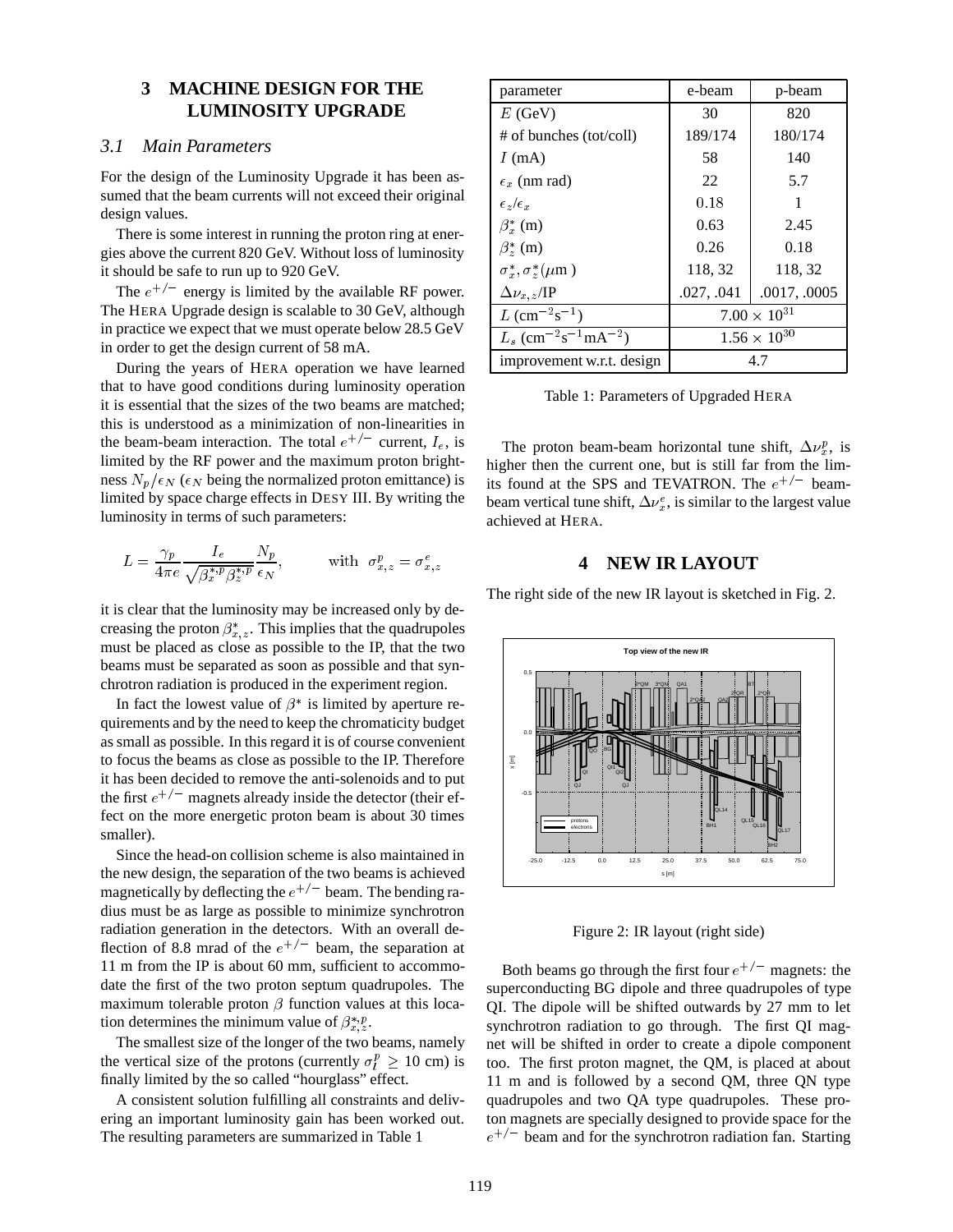from about 55 m the two rings are completely separated. For space reasons, before this point no further focusing of the  $e^{+/-}$  beam is possible. The magnets which follow are all of standard HERA type.

The layout on the left side is slightly different, the BG and the first QI being replaced by a long and slim superconducting magnet (QO) which fits into the small space available inside the H1 forward calorimeter. For practical reasons it is not possible to install such a magnet on the right side also. This leads to a somewhat unpleasant asymmetry of the lattice layout. The QO magnet provides a dipole as well as a quadrupole component on its axis. Moreover it will be shifted by about 6.8 mm from the design orbit (the detector axis, at the IP's) and in order to minimize its aperture (it is 3.2 m long) it will be radially tilted by -4 mrad. For the same reason the first QI on the right side will be tilted too.

An important feature of HERA is the possibility of running both with positrons or electrons. The effect of the  $e^{+/-}$  ring magnets on the protons is small but not negligible. When switching from one kind of particle to the other, the proton optics must be slightly readjusted. This will be the case also with the new design. Due to lack of space, however, the proton orbit change will no longer be locally compensated by dedicated dipoles. The idea is to shift some of the machine components, and thus the IP, to follow the changed proton orbit.

## **5 PROTON RING**

Fig. 3 shows the Twiss functions near the new IR for luminosity operation of the proton ring.



Figure 3: Proton ring Twiss functions at the new IP.

It is worth noting that the current 12.5  $\sigma$  aperture limit has been maintained in the new design also. As at present, slightly different optics are needed depending on whether the machine is operating with  $e^-$  or  $e^+$ .

### **6 ELECTRON/POSITRON RING**

## *6.1 Optics*

The impact on the  $e^{+/-}$  ring is quite severe. In order to relax the conditions on  $\beta_x^{*,e}$  a decrease of the  $e^{+/-}$  beam emittance by means of a  $90\%00$ <sup>0</sup> FODO lattice has been adopted. It has been assumed that two spin rotator pairs similar to those already installed in the East [4], will be introduced in North and South. The optics has been designed with the computer code SPINOR [5] in order to get first order transparency for the spin motion (spin matching) as well as the usual optical requirements. Fig. 4 shows the  $e^{+/-}$  Twiss functions along the new IR for luminosity operation. One of the spin rotators is located in the region between 130 m and 200 m.



Figure 4:  $e^{+/-}$  ring Twiss functions up to the arc.

## *6.2 Chromaticity Correction and Dynamic Aperture*

The increase of the focusing strength in the FODO cells increases the natural chromaticity and the lower horizontal dispersion forces the use of strong sextupoles to compensate it. These sextupoles may introduce large non-linear perturbations. A scheme must be worked out allowing to correct the linear chromaticity and the first order order chromatic wave, keeping the non-linear effects as small as possible. Several correction schemes have been considered [6, 7]; it is expected that the dynamic aperture will be smaller then in the current design, but still sufficient.

## 6.3 Impact on  $e^{+/-}$  Polarization

HERA-e is the only high energy ring delivering longitudinal spin polarization. The planned increase of the luminosity must not spoil the polarization that can be delivered to HERMES and also to H1 and ZEUS.

The main concerns are the effects of the overlap of the experiment solenoid fields with the vertical dipole fields of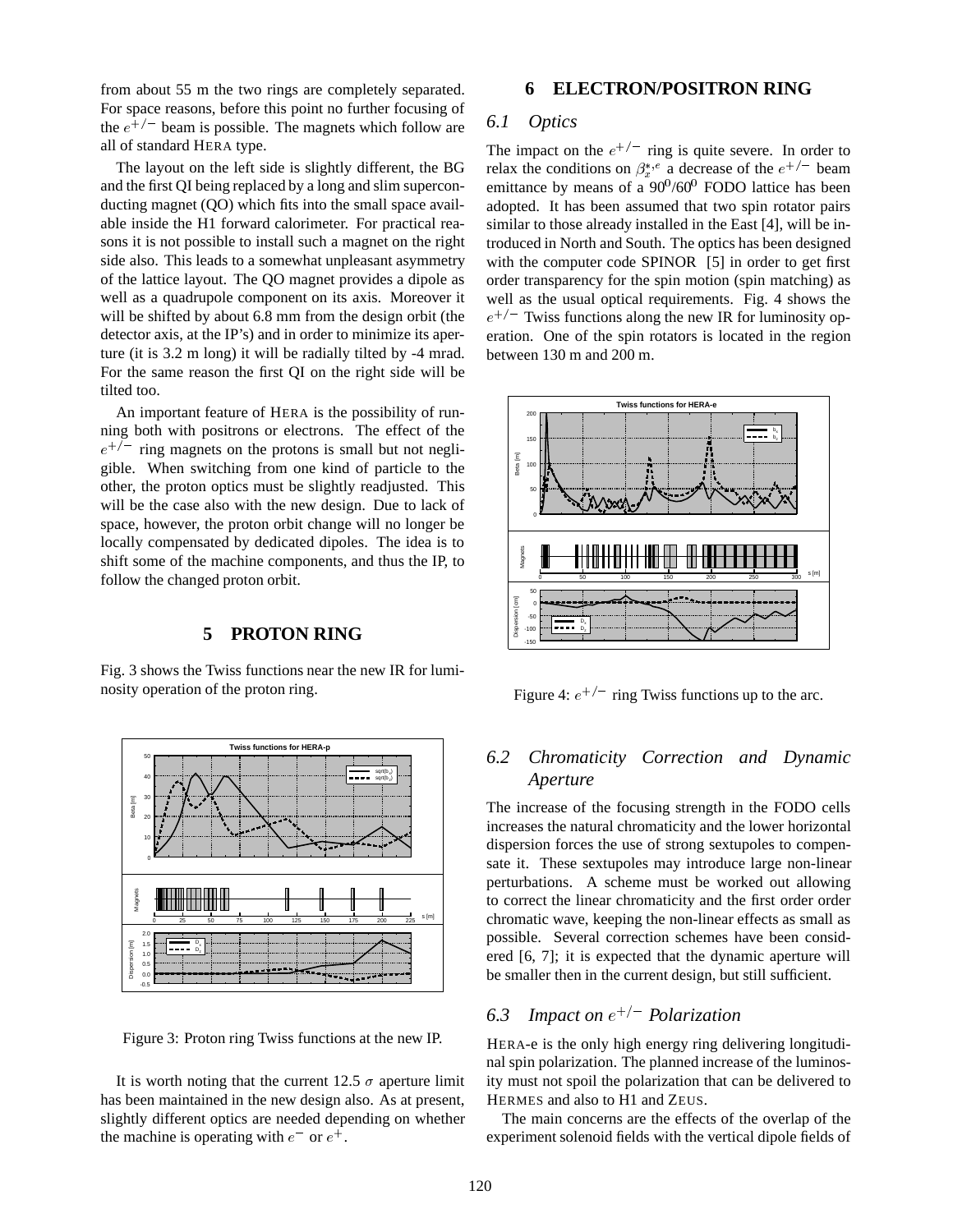the machine magnets. With this configuration the solenoids produce a vertical orbit distortion in addition to the other usual effects. We have concentrated our attention mainly on the H1 solenoid which has a higher integrated field and is longer then the ZEUS one and is longitudinally off center with respect to the interaction point.

At present anti-solenoids are compensating for the betatron coupling and for the strong distortion of the periodic solution,  $\hat{n}_0$ , to the T–BMT [8] equation, caused by the experimental solenoids (about 120 mrad in the H1 solenoid).

In the new design the QO and BG magnets will be equipped with windings producing a skew quadrupole and a horizontal dipole field. The skew quadrupole windings together with dedicated skew quadrupoles will be used for compensating the betatron coupling, whereas the dipolar windings will allow a local correction of the vertical orbit. The maximum vertical orbit excursion will be below 0.13 mm.

If the spin rotators are operating, the nominal  $\hat{n}_0$  is longitudinal at the IP's, but we must correct for the fact that it is not yet perfectly longitudinal when entering the solenoid and that the middle of the solenoid is shifted longitudinally with respect to the IP. The resulting distortion (about 10 mrad in the H1 solenoid, after correcting the orbit) may be corrected to less than 1 mrad by slightly different settings of the rotator vertical bending magnets on the left and on the right side of the IP.

In order to get a first estimate of the polarization we have used SLIM/SLICK [9] and modeled the overlapping fields as an interleaved sequence of thin "combined function magnet–vertical corrector–solenoid" slices. In spite of the crudity of this model, spin–orbit trajectories computed with this approach are in satisfactory agreement with the results of a simple code [10] solving the equations of motion for orbit and spin in a three-dimensional field. Work on a better representation of the effect of the overlapping fields using symplectic maps obtained from integration is in progress [11].

In spin matching the optics, however, we have ignored, as a first attempt, the presence of the experimental solenoids. Then linear calculations (SLIM) show that when the H1 solenoid is switched on the maximum polarization that can be achieved for the ideal machine is reduced from 79 % to about 58 %. By correcting coupling, orbit and  $\hat{n}_0$  axis tilt the maximum polarization reaches about 73 %. This should improve after spin matching with inclusion of the solenoids.

It is worth noting that the high  $\Delta \nu_z^e$  will require a very careful tuning of the machine for polarization during luminosity operation.

### **7 NEW MAGNET DESIGN**

#### *7.1 Normal Conducting Magnets*

Six new types of normal conducting magnets will be needed. Their design is quite challenging as gradients up

to 30 T/m with good field quality ( $\Delta B/B \leq 10^{-4}$  at  $r$  =25 mm), large aperture and small size are required. These magnets will be built at the Efremov Institute (St. Petersburg).

The QI magnet [12] is 1.88 m long and has a pole radius of 37 mm. In order to fit into the experiments this magnet must have a small size (width 52 cm). Therefore to provide up to 28 T/m the current density in the coils must be large. A gap between the coils on the outer side allows synchrotron radiation go through.

The QJ magnet [12] is 1.88 m long, with a pole radius of 50 mm, and should provide up to 18 T/m. A gap between the coils on the outer side allows synchrotron radiation to go through.

The QM septum quadrupole [13] is a 3.4 m long half quadrupole with mirror plate. The maximum gradient is 25 T/m. The pole radius is 37 mm. The plate has a triangular cut-out for providing a (field free) space for the  $e^{+/-}$  beam pipe. This cut compromises the symmetry of the design and thus the field quality. However it has been found that a pair of correction windings around the mirror plate would reestablish good field quality. Between the outer coils the magnet is open to let the synchrotron radiation go through.

The QN septum quadrupole [14] is 1.95 m long providing gradients up to 30 T/m. The pole radius is 35 mm. The magnet is open on the outer and inner sides providing space for synchrotron radiation and  $e^{+/-}$  beam pipes respectively. As a consequence this magnet is quite wide. As the space available for the coil between the two beams is only of 50 mm, the coils are small and the current density high. The design minimizes the field seen by the  $e^{+/-}$ beam, the residual fields being shielded by a plate.

The QA1 quadrupole is a "relaxed" version of the QN one. The QA2 quadrupole has only one pipe, but with small return yoke in order to keep its width as small as possible. The required gradient is 26 T/m.

#### *7.2 Superconducting Magnets*

Only superconducting magnets can achieve the required field with large aperture (for the synchrotron radiation) and fit into the small space available inside the detectors (down to 19 cm diameter at the H1 FDET).

The superconducting coil for both BG and QO [15] magnets consists of three quadrupole layers and one dipole layer. They are equipped with single layer correction coils to make a skew dipole and a skew quadrupole component. The coils will be wound on their support by using a computer controlled 3-dimensional ultrasonic bonding device.

The QO is 3.2 m long and has an aperture radius of 45 mm, whereas the BG is 1.3 m long with an inner radius of 55 mm. They both provide a vertical dipole field of about 0.2 T and gradients up to 14 T/m.

The superconducting quadrupoles will be built at the Brookhaven National Laboratory where tests on a prototype superconducting coil have already been performed. It